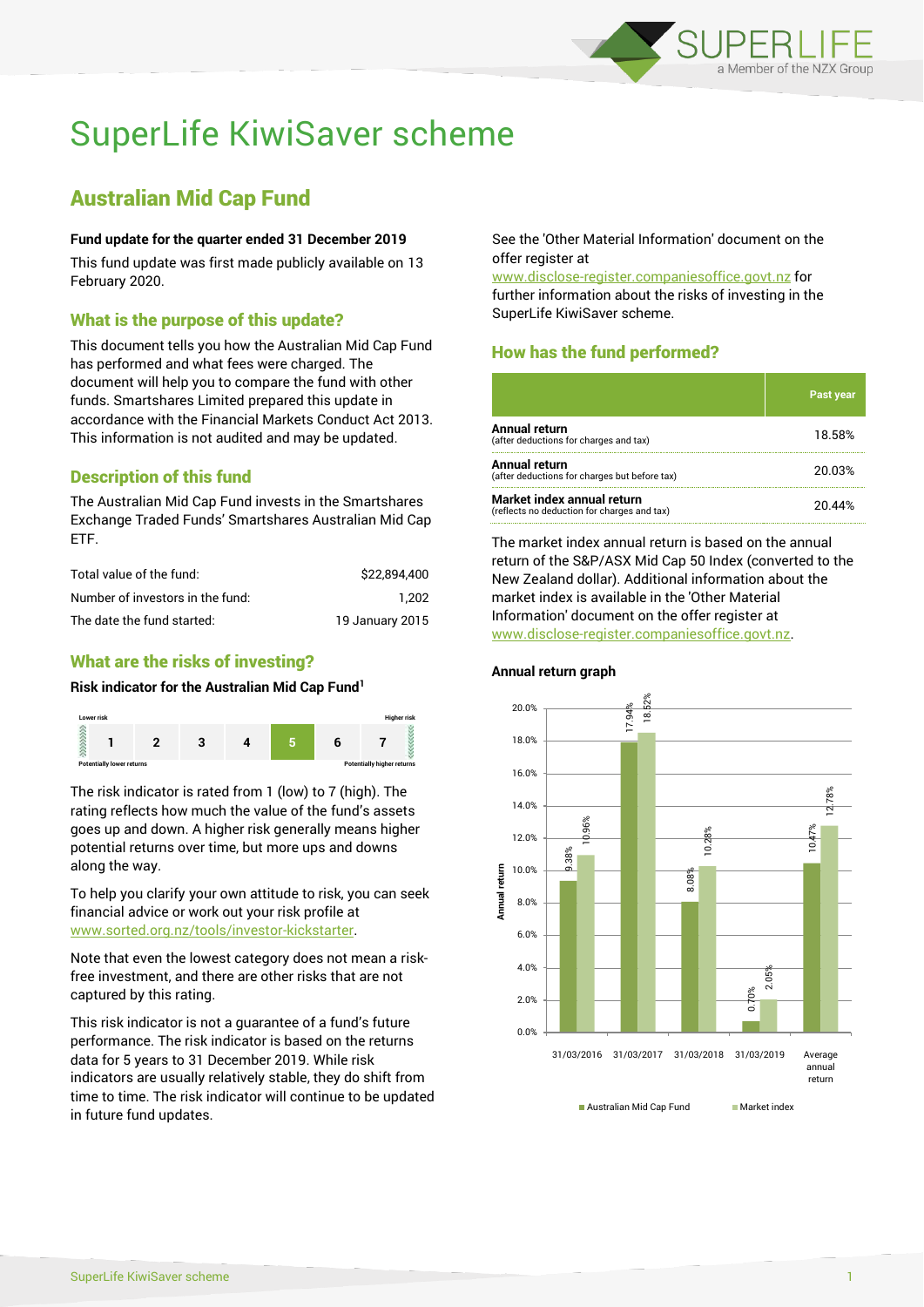

This shows the return after fund charges and tax for each year ending 31 March since the fund started. The last bar shows the average annual return since the fund started, up to 31 December 2019.

**Important:** This does not tell you how the fund will perform in the future.

Returns in this update are after tax at the highest prescribed investor rate (PIR) of tax for an individual New Zealand resident. Your tax may be lower.

#### What fees are investors charged?

Investors in the Australian Mid Cap Fund are charged fund charges. In the year to 31 March 2019 these were:

|                                                    | % per annum of fund's<br>net asset value |  |
|----------------------------------------------------|------------------------------------------|--|
| <b>Total fund charges</b>                          | በ 59%                                    |  |
| Which are made up of:                              |                                          |  |
| <b>Total management and administration charges</b> | 0.59%                                    |  |
| Including:                                         |                                          |  |
| Manager's basic fee                                | 0.55%                                    |  |
| Other management and<br>administration charges     | 0.04%                                    |  |
| Other charges                                      | Dollar amount per investor               |  |
| Administration fee                                 | \$30 per annum                           |  |

Investors may also be charged individual action fees for specific actions or decisions (for example, if an investor has a financial adviser and has agreed to pay a fee to the adviser for providing financial advice). See the Product Disclosure Statement for the SuperLife KiwiSaver scheme for more information about those fees.

Small differences in fees and charges can have a big impact on your investment over the long term.

GST is included in the fund charges set out above.

#### Example of how this applies to an investor

Jess had \$10,000 in the fund and did not make any further contributions. At the end of the year, Jess received a return after fund charges were deducted of \$1,858 (that is 18.58% of her initial \$10,000). Jess paid other charges of \$30. This gives Jess a total return after tax of \$1,828 for the year.

#### What does the fund invest in?

#### **Actual investment mix**

This shows the types of assets that the fund invests in.



#### **Target investment mix**

This shows the mix of assets that the fund generally intends to invest in.

| <b>Asset Category</b>        | <b>Target asset mix</b> |
|------------------------------|-------------------------|
| Cash and cash equivalents    | 1.00%                   |
| New Zealand fixed interest   |                         |
| International fixed interest |                         |
| Australasian equities        | 99.00%                  |
| International equities       |                         |
| Listed property              |                         |
| Unlisted property            |                         |
| Commodities                  |                         |
| Other                        |                         |